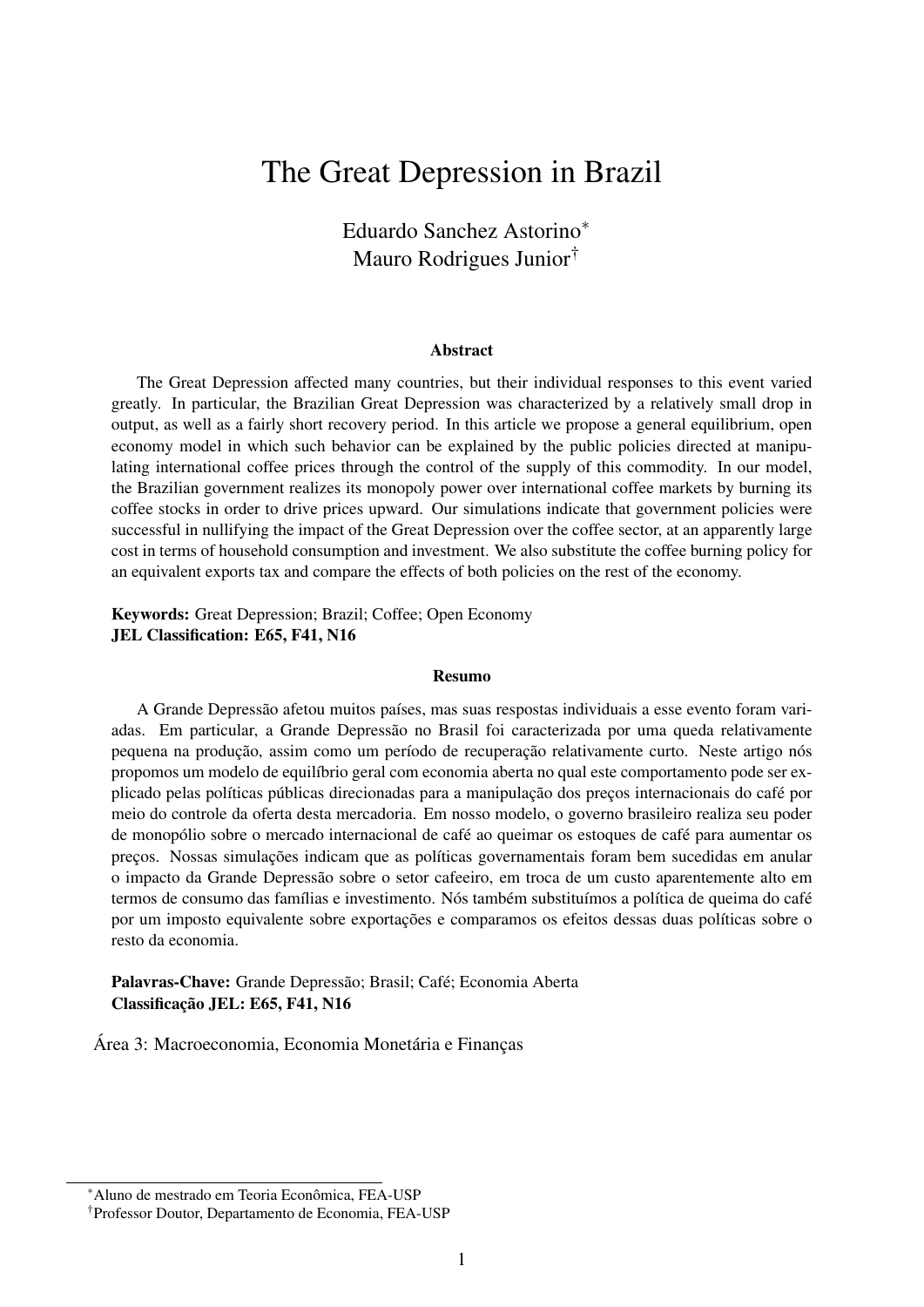# **Contents**

|   | 1 The International Great Depression |          |
|---|--------------------------------------|----------|
|   | 2 An Open Economy Model              |          |
|   | 2.2                                  | 8        |
|   | 23                                   | 9        |
|   |                                      | 9        |
|   | 2.5                                  | <b>Q</b> |
|   | 3 Simulations                        |          |
| 4 | Conclusions                          |          |

# 1 The International Great Depression

The Great Depression did not affect all countries in a similar manner. While all countries experienced a similar drop in output, the size and persistence of this drop varied considerably. In Figure 1 we can see the behavior of per capita GDP for a few selected economies from 1925 to 1947, in 1990 International Geary-Khamis Dollars, taken from (Maddison, 2012):



Figure 1: Per capita GDP for selected countries  $(1928 = 1)$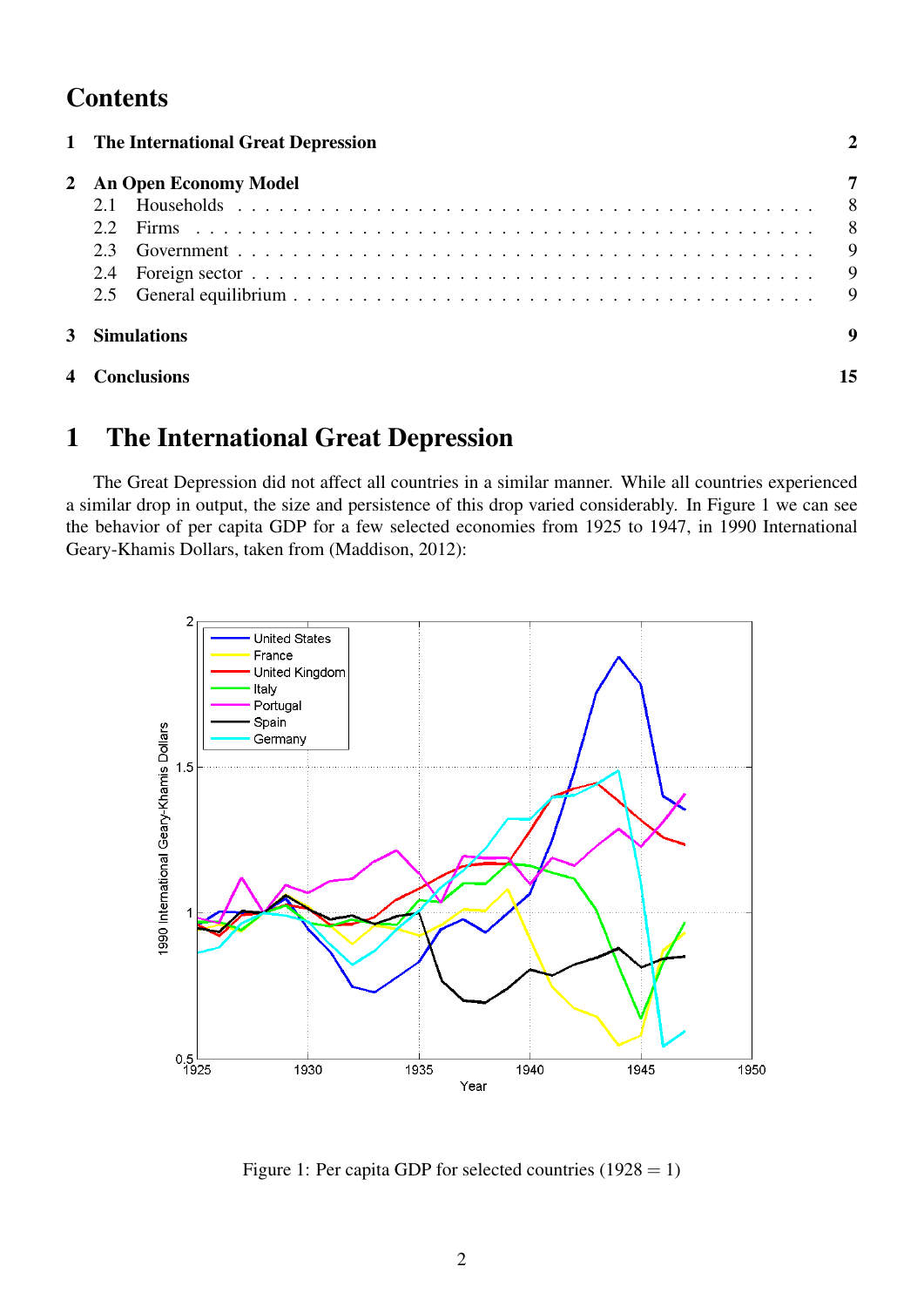As we can see, countries like the United States, Germany, France and Spain suffered relatively large falls in their per capita GDP, while Portugal, Italy and the United Kingdom suffered minor drops in their economic activity. In Figure 2 we can see the implications of the Great Depression in terms of long term growth of per capita GDP<sup>1</sup>:



Figure 2: GDP per capita trend for selected countries  $(1928 = 1)$ 

The Great Depression shock was capable of removing these economies from their long term balanced growth path. According to the data, the United States only returned to its 1928 trend by 1938, nine years after the Wall Street Crash. While none of the above featured economies display a recovery period as long as the U.S., we can also cite Germany, France and Spain as cases of severe, long term recession, while the trend of countries like the United Kingdom and Italy seem to have stayed in their 1928 level for 3 to 4 years, also dropping from their long term path.

The late 1990*s* marked the beginning of a research program which aimed at explaining such questions of impact and permanence of the Great Depression shock with the tools provided by the neoclassical growth model<sup>2</sup>. The paper which started this line of study is (Cole & Ohanian, 1999), in which the authors present a growth model calibrated for the U.S. economy from 1929 to 1939. By utilizing a combination of large real and monetary shocks, Cole and Ohanian are able to account for the initial economic downturn which lasts from 1929 to 1933, however they find that their model predicts a fast recovery from 1934 onward. As we can see in the data above, the U.S. economy remained depressed for a much longer time. The authors conclude their study by pointing that this discrepancy between the data and their artificial economy is likely

<sup>&</sup>lt;sup>1</sup>This data was acquired by running an HP filter in the data from (Maddison, 2012), with a smoothing parameters of 6.25 to account for the fact we only had annual data.

<sup>&</sup>lt;sup>2</sup>(Vroey & Pensieroso, 2006) gives an interesting analysis of this literature.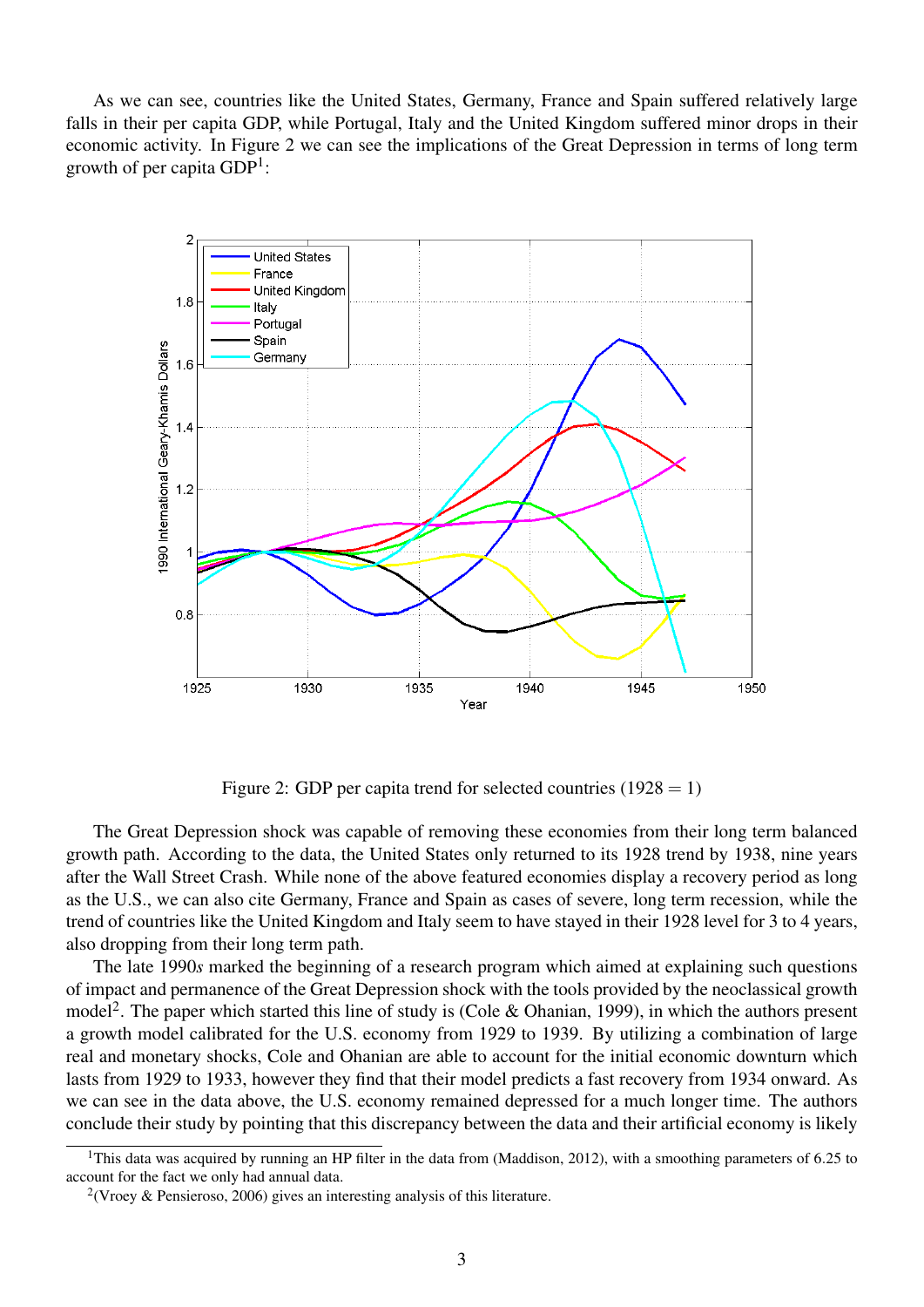caused by the set of policies known as the New Deal, which prolonged the depression by hampering the adjustment of real wages and by facilitating the formation of monopolies and cartels.

There are many studies which follow the methodology laid out in (Cole & Ohanian, 1999) and find similar results with regards to the role of public policy in the depth and duration of the Great Depression in other countries. In (Cole & Ohanian, 2002) the authors analyze the role of public policy in the prolonged depression in the United Kingdom, from 1918 to the beginning of World War II. A similar analysis is found in (Beaudry & Portier, 2002) for the case of the French Great Depression. In (Perri & Quadrini, 2002) the authors explain the contagion of the Italian economy through the "tariff war" and the government-enforced stability of real wages, both of which took place in the interwar period. Finally, the volume (Kehoe & Prescott, 2007) collects these and many other articles which analyze episodes of deep economic recession through the tools of modern macroeconomic theory.

The available data for Brazil<sup>3</sup> for the period of the Great Depression presents features which could be explained by an analysis inspired by the studies mentioned above.



Figure 3: GDP per capita, level and trend for Brazil (1928 = 1)

As we can see, the Great Depression in Brazil was also characterized by small drops in performance and a short recovery period. By 1933 the economy had already recovered its 1928 trend, after a moderate drop (circa 13% from its 1928 level). In following (Perri & Quadrini, 2002), the Great Depression was most likely "imported" to Brazil through its dependence on the foreign sector. This dependence is stressed in classical works of Brazilian economic history like (Furtado, 2007), (Netto, 1959) and (Villela & Suzigan, 2001), to name a few. In particular, it is believed that the set of public policies which aimed at maintaining

<sup>&</sup>lt;sup>3</sup>We have access to data from (da Motta et al., 1990) for data on Brazilian GDP, but in this case we use (Maddison, 2012) in order to compare the performance of the Brazilian economy with the others listed above.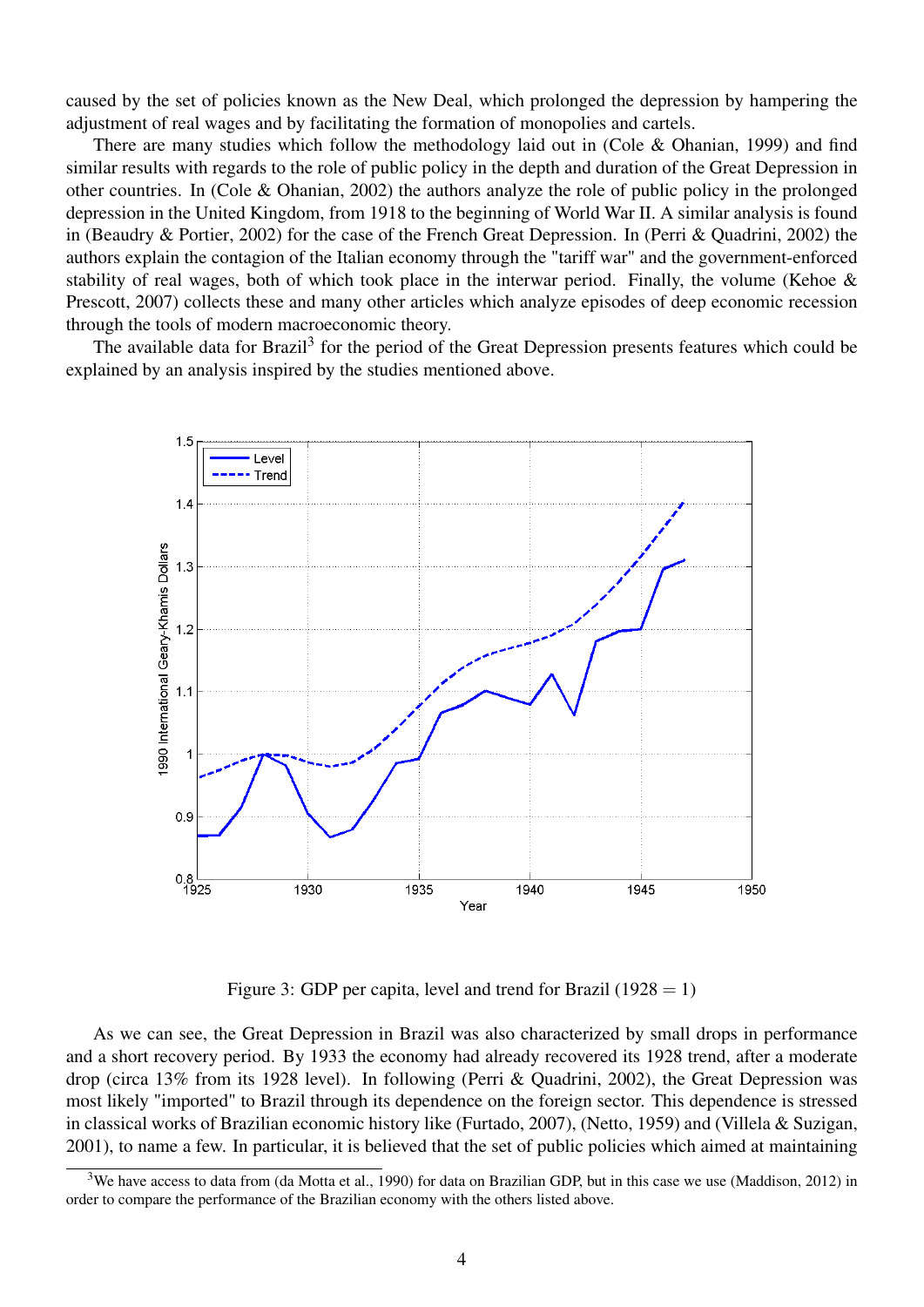international coffee prices were able to control the contagion of the Great Depression to Brazil<sup>4</sup>.

The coffee sector presents some features which lead us to consider it as a possible transmission mechanism for the Great Depression. It was, by far, the most important rural activity in the Brazilian economy in the 1930*s*: (da Motta et al., 1990) gives us coffee exports as a share of total Brazilian exports:



Figure 4: Coffee exports as share of total exports value

For the first half of the 1930*s* the coffee trade alone accounted for more than 50% of the total value of exports. At this stage we are not able to present empirical evidence on the foreign sector as a share of GDP, however multiple historical studies point to the significance of this activity to the Brazilian economy<sup>5</sup>.

The second important feature of this sector was its significance in the international coffee markets:

<sup>&</sup>lt;sup>4</sup>An hypothesis which is explicitly stated in (Furtado, 2007).

<sup>5</sup>See (Furtado, 2007), (Netto, 1959) and (Peláez, 1972).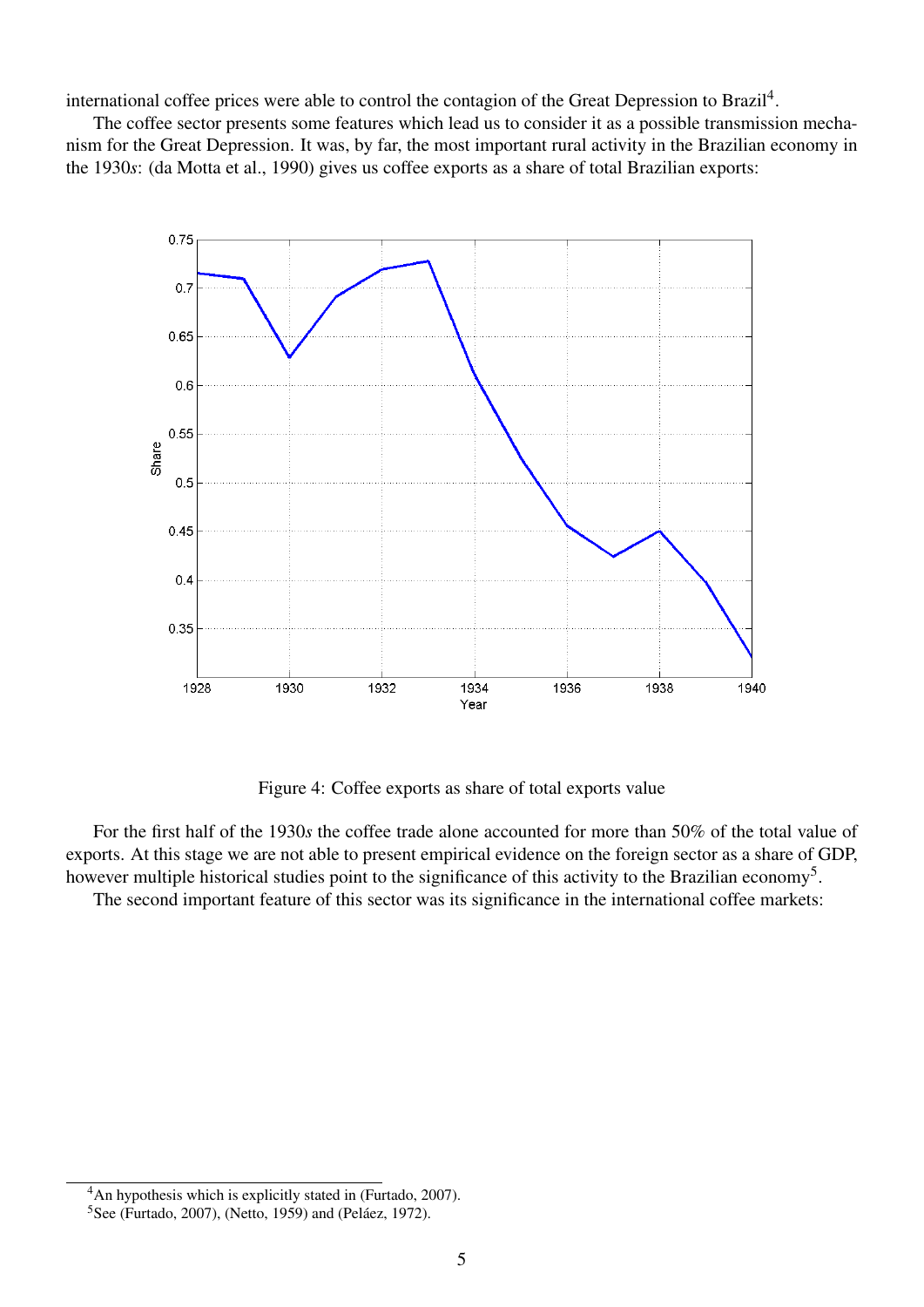

Figure 5: Brazilian coffee production as share of international production

As we can see in Figure 5, Brazil was responsible for a considerable fraction of the international coffee supply. The rest of the world production of coffee was divided between Colombia and the European colonies in Africa<sup>6</sup>, however none of these countries were able to take advantage of their market share in order to influence international prices. For the first decades of the twentieth century, only Brazil was in a position to exert this sort of influence, not only because of its market share, but also because of the enormous public effort directed at protecting the coffee sector from price fluctuations.

The importance of the coffee sector (as well as its high capacity for political articulation, see (Furtado, 2007)) served to justify a large body of public policies which aimed at protecting this sector from large fluctuations in international coffee prices. These policies have a long history (exposed in great detail in (Netto, 1959)) which stretches from the late nineteenth century to the first half of the twentieth century. One of the most striking aspects of this policy was the destruction of coffee stocks. With the onset of the Great Depression, those interested in the defence of the coffee sector found themselves facing a large drop in international prices, as well as a sudden stop to international capital flows. In order to circumvent these problems, Brazil resorted to burning its coffee stocks in order to increase international prices and avoid the expenses involved in the proper stocking of the product (this stocking was largely financed by foreign loans until the onset of the Great Depression).

We have data from (Peláez, 1972) and (da Motta et al., 1990) on the percentage of Brazilian coffee which was burned by the government from 1931 to 1945, which we present on Figure 6:

<sup>&</sup>lt;sup>6</sup>In (Netto, 1959), Netto argues that Colombia benefited directly from Brazil's price defence policy, while the African colonies owe their increased importance in the world coffee production to the generalized increase in international tariffs which followed the 1929 crash (also noted in (Perri & Quadrini, 2002)).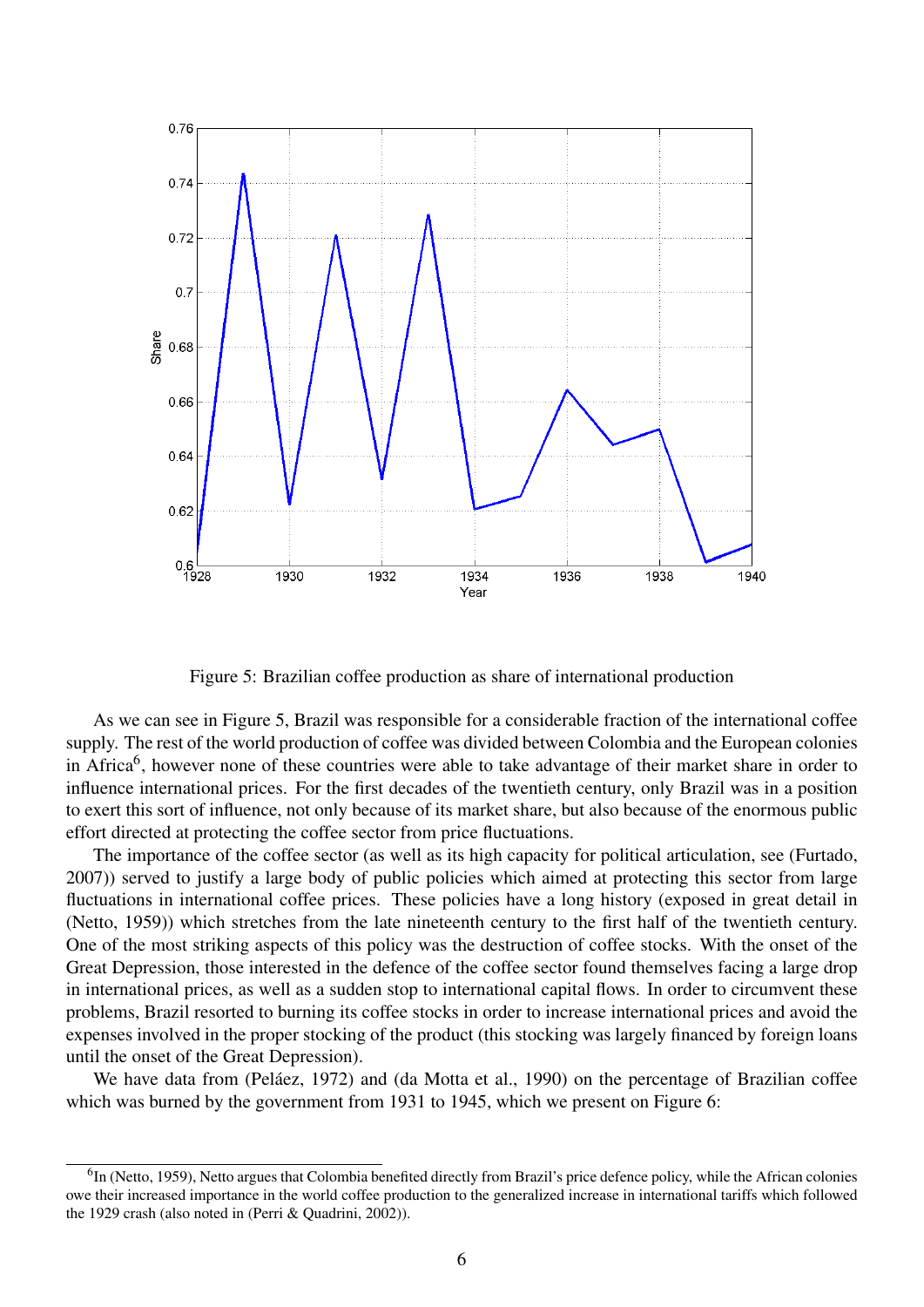

Figure 6: Share of coffee stocks burned

As we can see, the Brazilian government burned a considerable share of its coffee stocks in order to increase its market value. The largest value of this series is from 1937, when 70.62 of the stocks were destroyed. On average, the government destroyed 26.96% of its coffee stocks from 1931 to 1944.

The importance of this sector, as well as the significant effort which went into protecting its earnings over the rest of the economy, leads us to consider the possibility that the depth and the duration of the Great Depression in Brazil could be explained by a model in which this dynamics is portrayed: at the onset of the Great Depression, the government would start to burn its coffee stocks in order to compensate the fall in foreign demand through an increase in prices. In the next section we describe the basis for two open economy models which will attempt to replicate this dynamics.

## 2 An Open Economy Model

The two models we utilize are based on (Perri & Quadrini, 2002), where the authors use a two-sector, open economy model without international mobility of capital in order to study the transmission of the Great Depression shock to Italy. Because of this proximity between the problem we would like to address and theirs, we take their model as a starting point for our own. Both of our models are open-economy, perfect-foresight models where a domestic country trades a commodity with the rest of the world in order to acquire a general good which it uses to consume and invest, but that it can't produce internally (this is the main difference between the models we present here and the one in (Perri & Quadrini, 2002)). There is no international mobility of capital.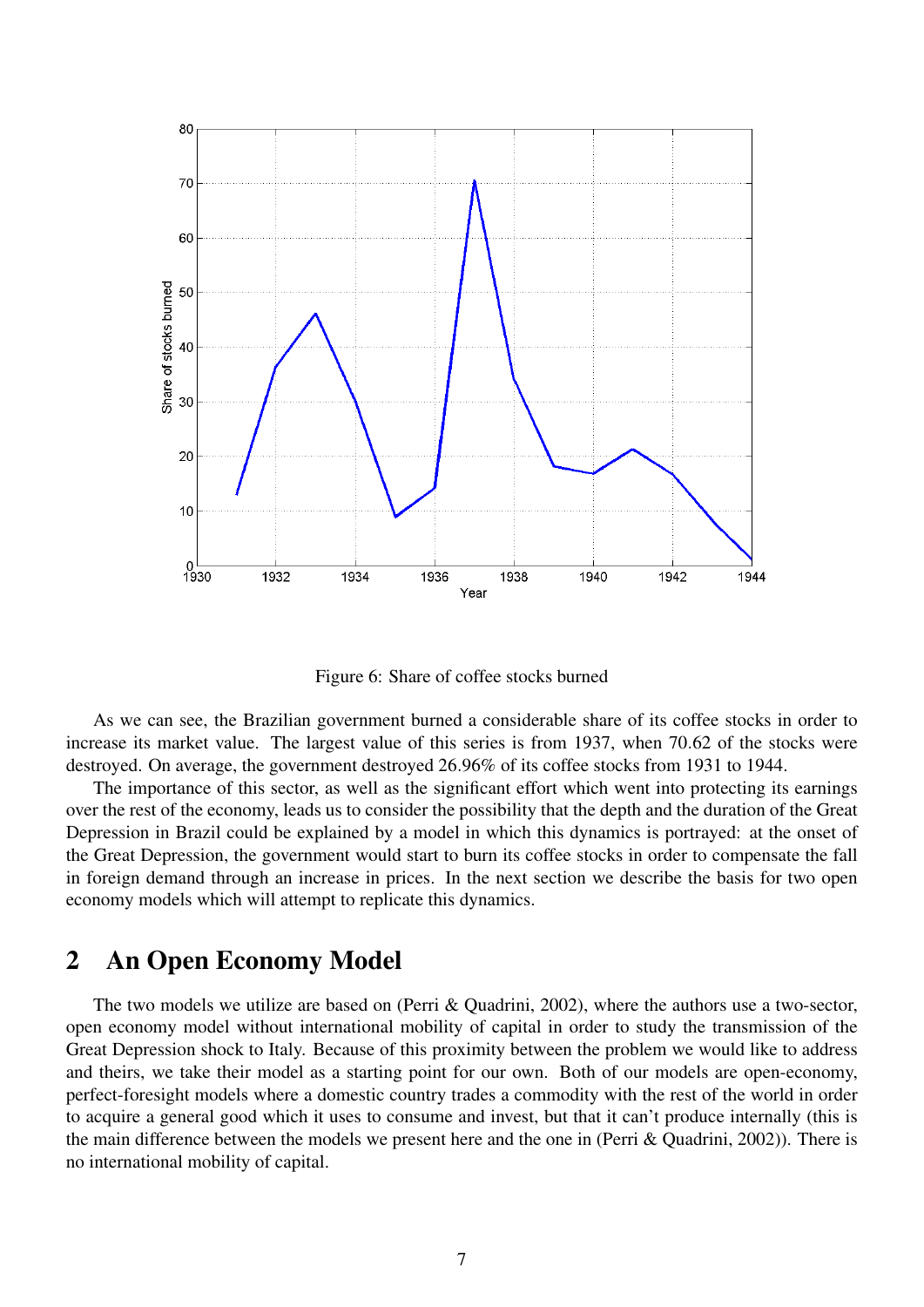### 2.1 Households

The domestic households live indefinitely and maximize the following utility function throughout their lifetime:

$$
U = \sum_{t=0}^{\infty} \beta^t u(c_t, l_t), \qquad (1)
$$

where

$$
u(c_t, l_t) = \log(c_t) + \log(1 - l_t),
$$
\n(2)

with  $c_t$  representing consumption of the general good in period *t*. Households receive a divisible time endowment equal to 1 each period, which can be used for labor or leisure. The fraction of this endowment used for labor is *l<sup>t</sup>* .

Households receive a wage  $w_t$  per hour of labor, and pay a tax  $\tau_t^l$  on their labor income  $w_t l_t$ . They can also accumulate capital in order to transfer consumption between periods. For each unit *k<sup>t</sup>* of accumulated capital, households receive a return denoted by *r<sup>t</sup>* . This capital depreciates at a rate δ per period. Both *w<sup>t</sup>* and *r<sup>t</sup>* are measured in terms of the general good.

As such, the maximization problem households face is

$$
\max_{\{k_{t+1}, c_t, l_t\}_{t=0}^{\infty}} \sum_{t=0}^{\infty} \beta^t \left[ \log(c_t) + \log(1 - l_t) \right]
$$
 (3)

s. t. 
$$
c_t + (k_{t+1} - (1 - \delta)k_t) = r_t k_t + (1 - \tau_t^l) w_t l_t.
$$
 (4)

The first-order condition for this problem simplify to

$$
k_{t+1} : \frac{1}{c_t} = \frac{\beta}{c_{t+1}} [r_{t+1} + (1 - \delta)] \tag{5}
$$

$$
l_t: \frac{c_t}{1 - l_t} = (1 - \tau_t^l) w_t.
$$
\n(6)

#### 2.2 Firms

The domestic firms in our model produce coffee through a Cobb-Douglas production function, and sell it to the government in a competitive market. We assume that the domestic economy is an international monopolist in the coffee market, but the individual producers lack the capacity of coordinating themselves in order to take advantage of this fact. Instead, the government is responsible for regulating the supply of coffee for international markets in order to control prices.

The firms' problem is

$$
\max_{k_t, l_t} p_t k_t^{\gamma} l_t^{1-\gamma} - r_t k_t - w_t l_t,
$$
\n<sup>(7)</sup>

where  $p_t$  is the price of coffee in terms of general goods. The first-order conditions are

$$
k_t: r_t = \gamma p_t k_t^{\gamma - 1} l_t^{1 - \gamma} \tag{8}
$$

$$
l_t: w_t = (1 - \gamma)p_t k_t^{\gamma} l_t^{-\gamma}.
$$
\n
$$
(9)
$$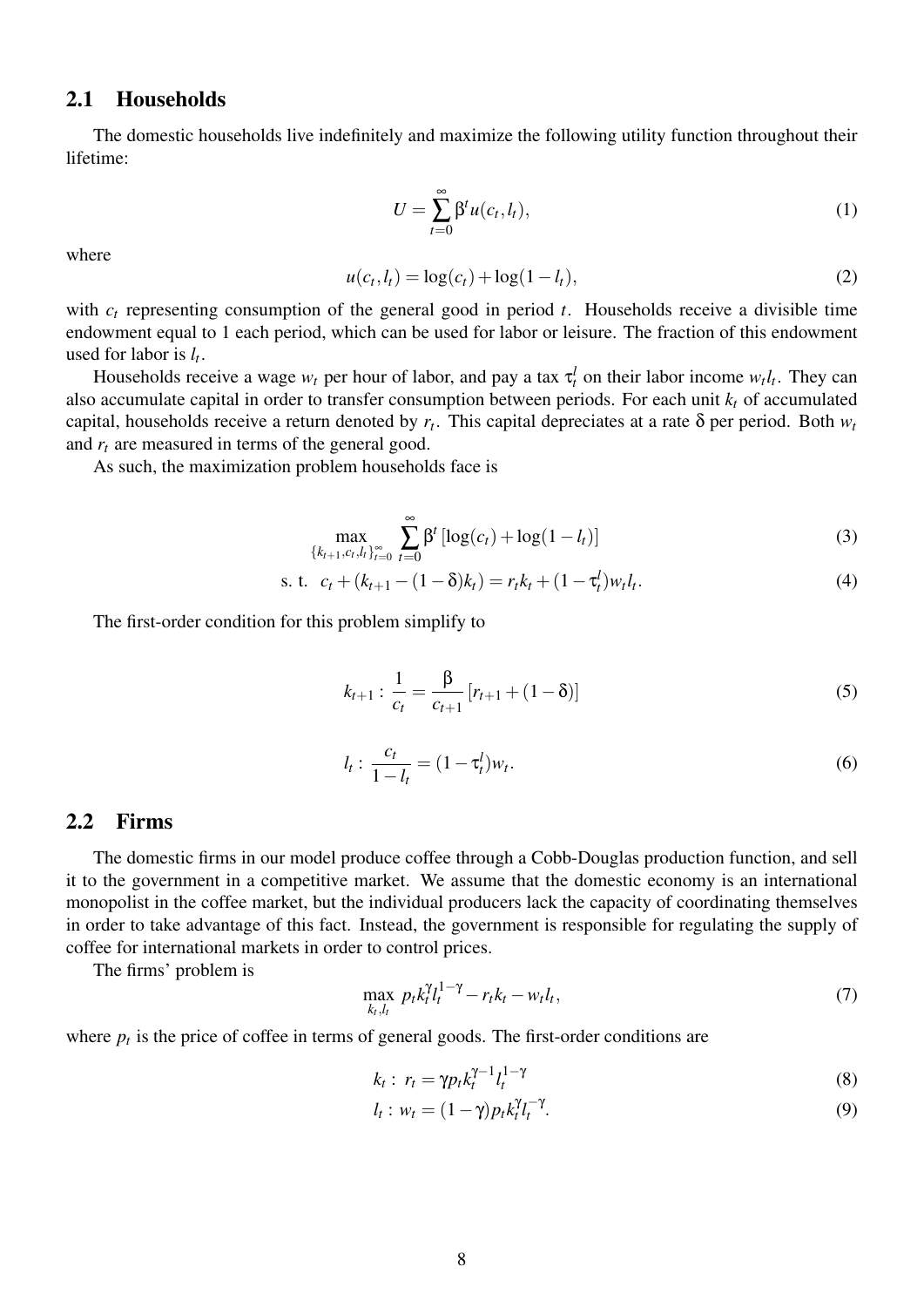### 2.3 Government

The government buys the coffee production of domestic firms and resells it to international markets. In the process, it can take advantage of its monopoly power by destroying a share of its coffee stocks (without incurring in any cost) in order to drive international prices upward.

The government works to transmit this price increase to coffee producers, by paying them the full international price. As such, whenever a share of coffee stock is burnt in order to exert some control over prices, the government will incur in a deficit; we assume that this deficit is covered by the labor tax described in Section 2.1. This implies that the government can't use bonds in order to roll a debt along multiple periods. As such, its budget constraint is

$$
p_t y_t = \lambda_t p_t y_t + \tau_t^l w_t l_t, \qquad (10)
$$

where  $\lambda_t$  is the share of coffee which is sold to international markets.

#### 2.4 Foreign sector

We assume a foreign demand for coffee which takes the shape of a Cobb-Douglas demand function:

$$
x_t^d = \frac{\alpha^* y_t^*}{p_t},\tag{11}
$$

where  $y_t^*$  is foreign income in period *t* and  $\alpha^*$  is the share of this income which is spent on coffee goods. In our model, the Great Depression is a permanent, exogenous shock to  $y_t^*$ . In other words, our domestic economy (which is highly dependent of international markets, since it doesn't produce the general goods needed for consumption and investment) will be affected by the Great Depression through a dramatic drop in demand for its tradable commodities.

### 2.5 General equilibrium

The equilibrium in foreign markets implies that the supply of coffee equals demand. Since coffee exports are simply the share of coffee that the government chose not to burn, we have

$$
x_t^s = \lambda_t y_t = x_t^d = \frac{\alpha^* y_t^*}{p_t}.
$$
\n
$$
(12)
$$

Since there is no international mobility of capital, equilibrium in the foreign sector is given by the trade balance:

$$
m_t = p_t x_t, \tag{13}
$$

where  $m_t$  is total imports. This is given by

$$
m_t = c_t + i_t = c_t + (k_{t+1} - (1 - \delta)k_t),
$$
\n(14)

where  $i_t$  is investment. Finally, the demand for capital and labor by firms equals the supply of these factors by households.

## 3 Simulations

In our simulations, we are interested in examining how the domestic economy behaves when transitioning between two different steady states, before and after a shock to foreign income which represents the Great Depression. We first analyze the case when the government doesn't try to defend the coffee sector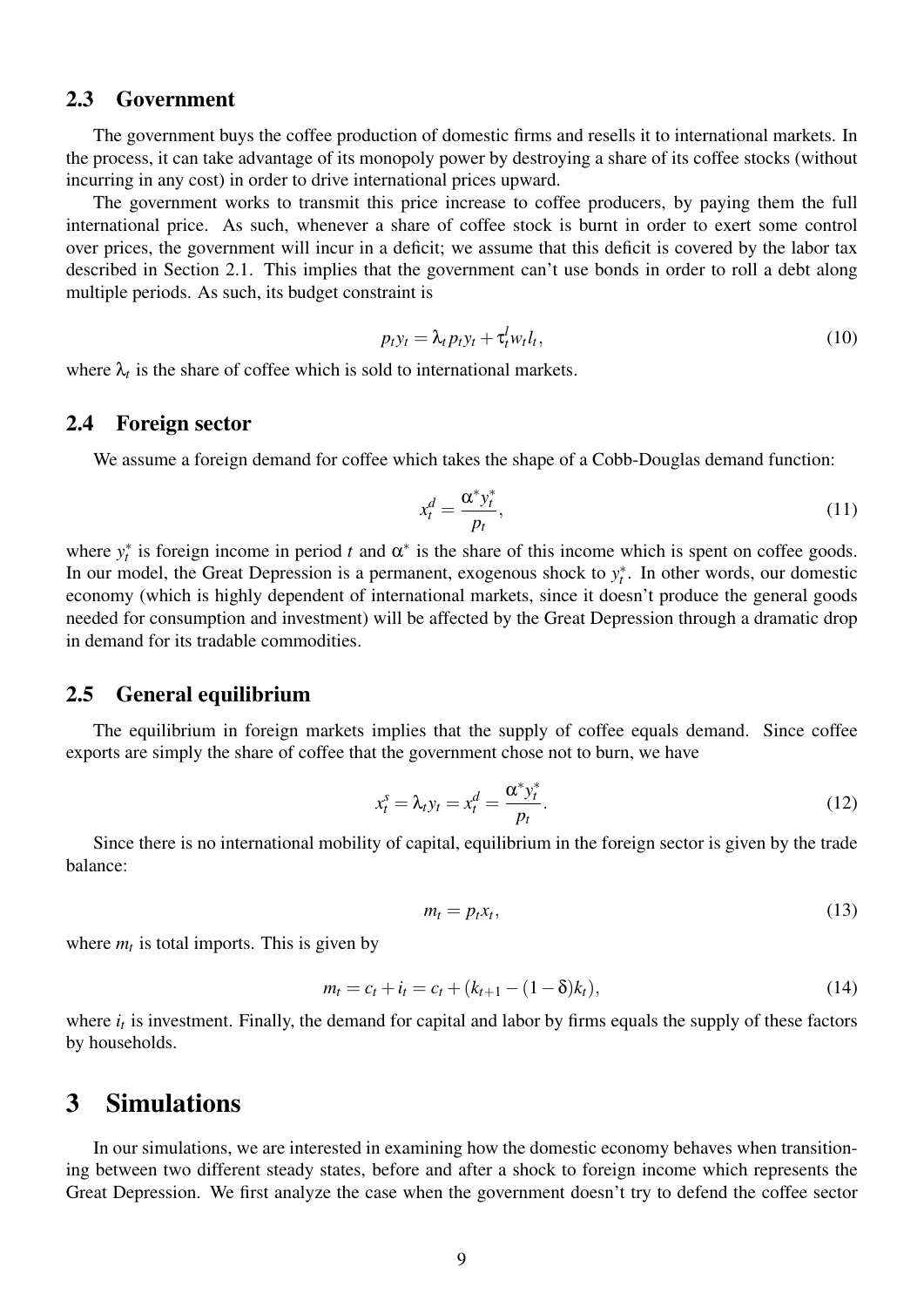through the destruction of coffee stocks. In this case, the government acts as a mere intermediary between domestic coffee producers and international markets, and the Great Depression shock is transmitted directly to the domestic economy. In our model, this means setting  $\lambda_t$  equal to 1 for all *t*.

As mentioned above, the model described in the last Section is based on the one used in (Perri & Quadrini, 2002), as such we utilize their calibration for some of the deep parameters of our model. We set β,the intertemporal discount factor, at 0.96. The production function parameter, γ, is set at 0.45. The depreciation rate is set at 0.10. Finally, the parameter  $\alpha^*$  can be set at any value such that  $0 \le \alpha^* \le 1$ without affecting the behavior of the model's variables.

We model the Great Depressions shock as a 33.3% drop in international income. The results are presented in Figure 7, where variables are expressed in terms of their steady state values:



Figure 7: Transition paths in terms of steady state values -  $\lambda_t = 0$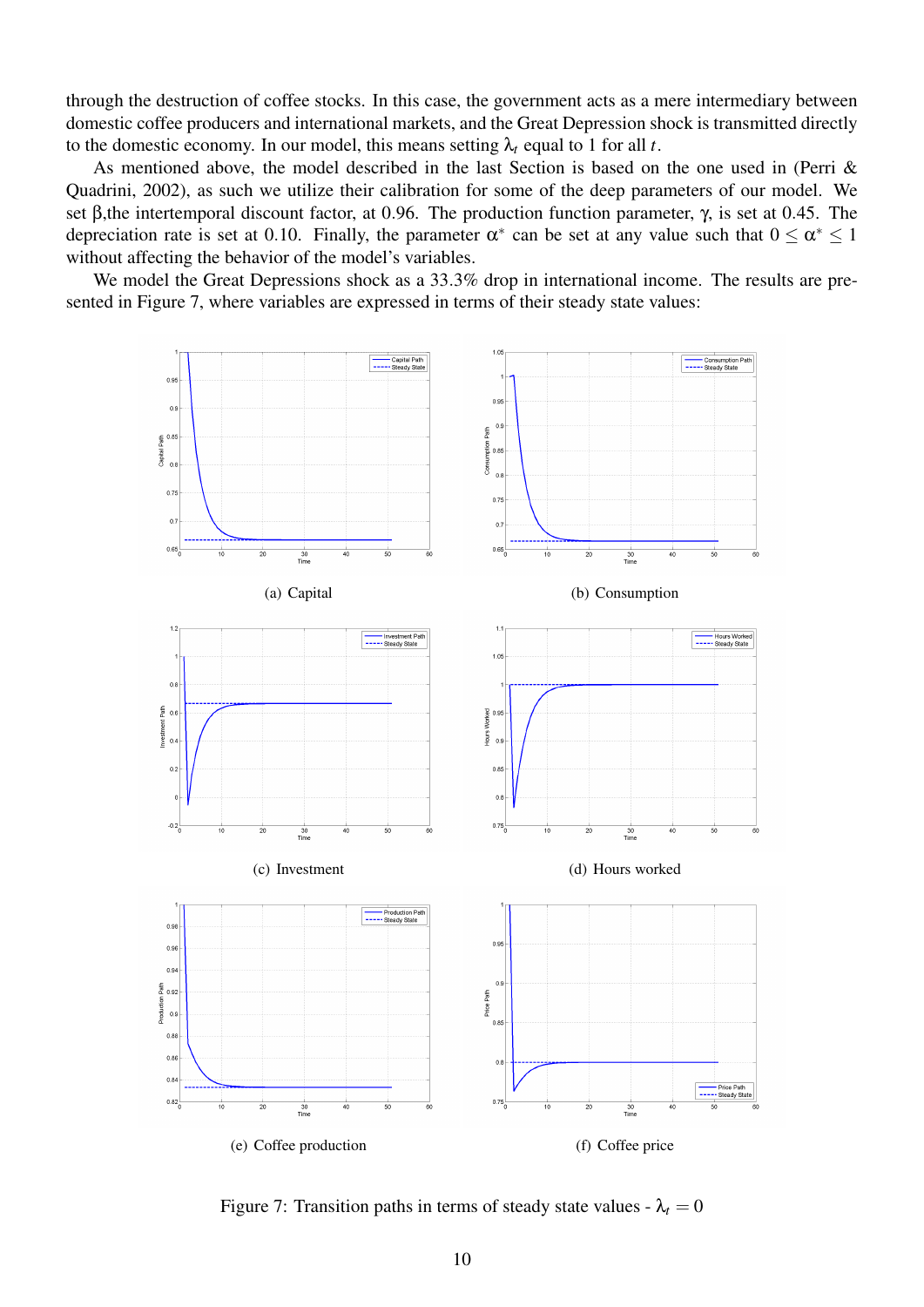Once the Great Depression shock occurs, causing a large drop in the foreign demand for coffee, the domestic economy finds its foreign constraint becomes more binding. At any given price, the amount of coffee demanded by foreign markets is lower in comparison to the pre-Depression situation, and as a result the domestic economy has access to a smaller quantity of the general goods necessary for consumption and investment. As we can see, if the government doesn't use its monopoly power to protect the domestic economy from the Great Depression shock, consumption and investment drop by 33.3% along their convergence to a new steady state. The capital stock of the economy falls by the same amount, and the amount of hours spent on labor initially falls by 21.83%, but then converges to its initial steady state value.

We can observe the worsening of the terms of trade in the behavior of coffee prices. Following the shock in foreign income, coffee prices fall by 20% along the convergence to a new steady state. Finally, coffee producers lower their output by 16.7% in order to adjust to the drop in foreign demand.

In our next exercise we allow the government to intervene in the coffee market by destroying its coffee stocks in order to exert some control over coffee prices. We do this by setting  $\lambda_t$  to a value lower than 1 for some *t*, thus representing the costless disposal of coffee stocks by the government. As mentioned above, the Brazilian government burned on average 26.96% of its coffee stocks in the period from 1931 through 1944. We use this value in order to calibrate the share of burned coffee in our model, by making  $\lambda_t = 0.7304$  for all *t* after the first period. Our results are presented in Figure 8: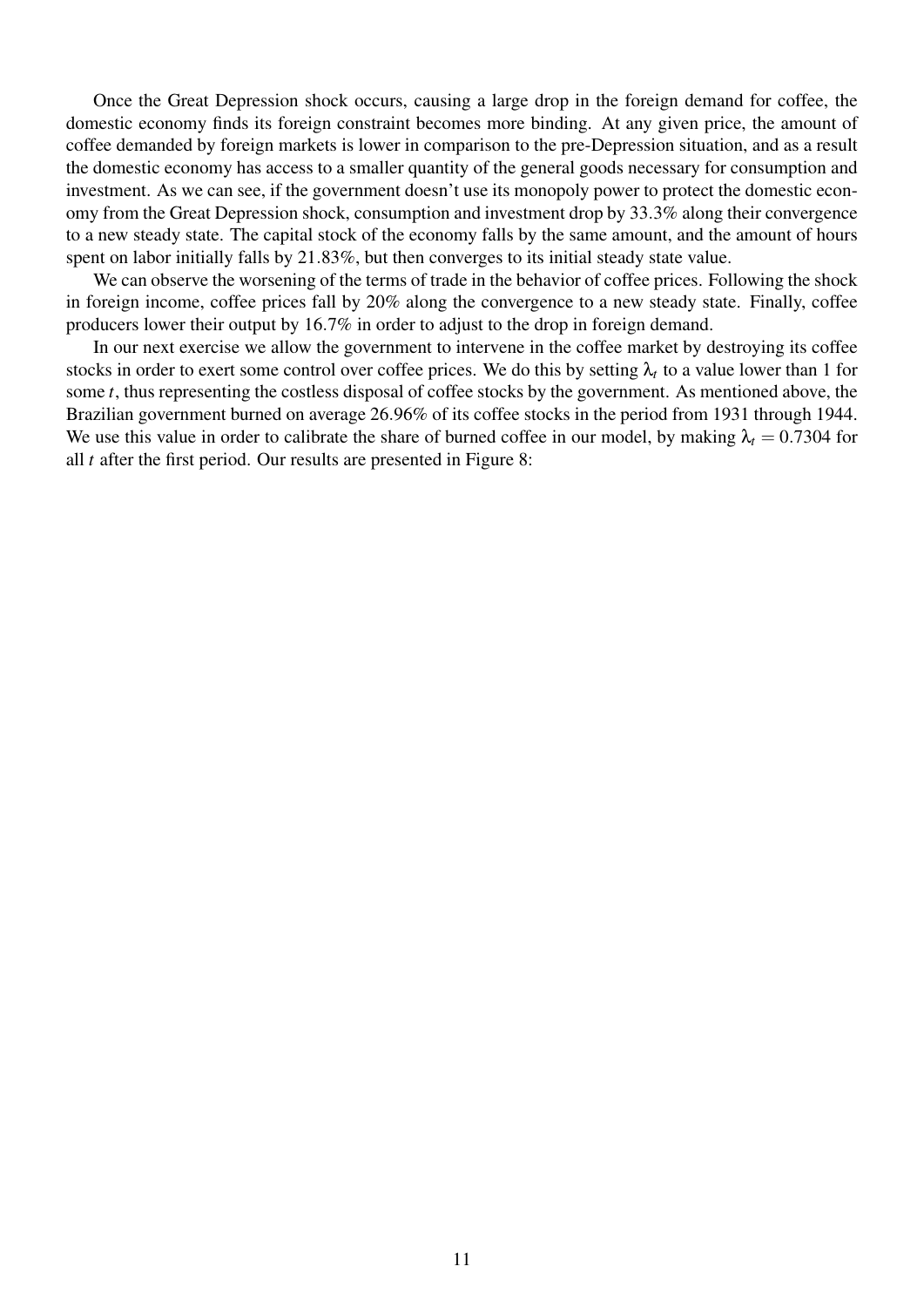

Figure 8: Transition paths in terms of steady state values -  $\lambda_t = 0.7304$ 

The price defence mechanism causes significant change in the behavior of the domestic economy. Now the drop in foreign demand is partially compensated by an increase in the terms of trade. By itself, this effect should alleviate the drop in consumption and investment by allowing the domestic economy to maintain some degree of access to the imported general goods, however this mechanism has two features which work in the opposite direction. The first is that the improvement in the terms of trade is caused by the destruction of a commodity which represents the only channel through which the domestic economy is able to acquire the consumption and investment goods. The second is that this mechanism is financed by the distortive taxation of labor income.

As such, we will see an improvement in some of the variables, while others will suffer because of the combined effect of destruction of tradable goods and distortive taxation. We notice that domestic con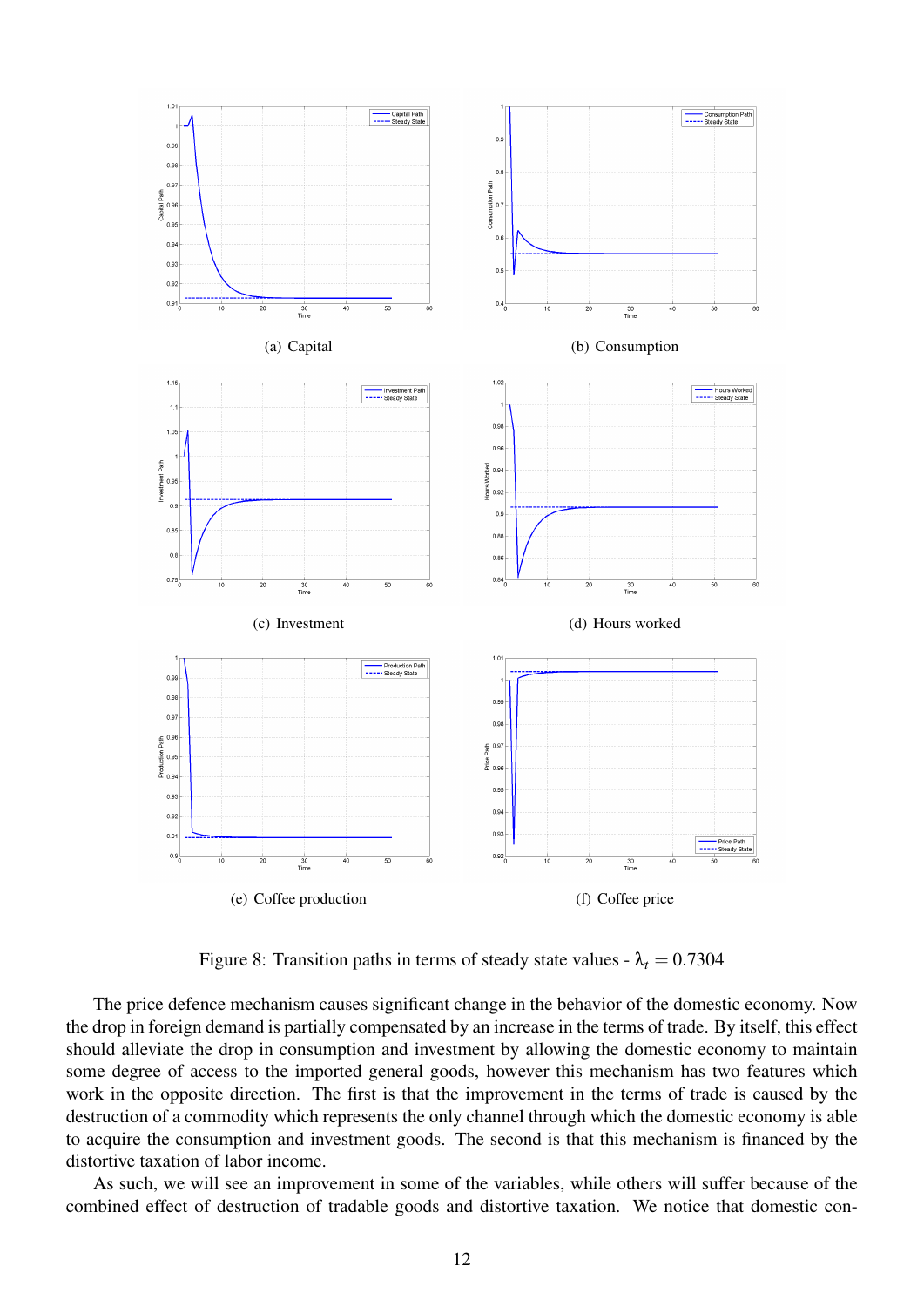sumption has suffered a sharper drop than before: instead of a 33.3% drop, we now have a 44.8% fall in household consumption from one steady state to another. In contrast, investment and the capital stock fall by only 8.73%, while in the former exercise they dropped as much as consumption. Also, the combination of the foreign shock with the coffee burning causes the steady state value of work hours to fall by 9.36% (after initially falling by 15.81%).

The burning of coffee stocks is able to keep the terms of trade relatively constant over time. Coffee prices initially drop by 7.48%, but then converge to, roughly, their pre-Depression value<sup>7</sup>. Coffee output also shows a smaller drop than before (9.07%).

In our last simulations, we wish to internalize the social cost of the price defence mechanism through the taxation of exports. We eliminate the labor tax and assume that the revenue accrued by the government with the new exports tax is spent in an unproductive manner. We need to alter equations (4), (7), (10) and (14) in order to adapt our model. The new household budget constraint is obtained by merely making  $\tau_t^l = 0$ in (4):

$$
c_t + (k_{t+1} - (1 - \delta)k_t) = r_t k_t + w_t l_t.
$$
\n(15)

The profit function that firms maximize will now account for the exports tax:

$$
(1 - \tau_t^x) p_t k_t^{\gamma} l_t^{1 - \gamma} - r_t k_t - w_t l_t.
$$
\n(16)

The government's budget constraint becomes

$$
\tau_t^x p_t y_t = g_t,\tag{17}
$$

where  $g_t$  is unproductive government spending. This implies that the new resource constraint of the domestic economy is

$$
c_t + i_t + g_t = m_t. \tag{18}
$$

By making these changes to our model we are able to simulate the domestic economy with different levels of export taxes. We are once again interested in the convergence of this economy to a new steady state following a permanent shock to foreign income: at  $t = 0$  the Great Depression shock hits at the same time that the government raises the exports tax from 0 to an arbitrary value, in order to control the international supply of coffee goods and thus exert an upward pressure on coffee prices.

We first present the behavior of the economy for different values of the exports tax, from 0 to 40%. The results are given in Figure 9:

<sup>&</sup>lt;sup>7</sup>We actually observe an increase of 0.38% in the steady state value of coffee prices.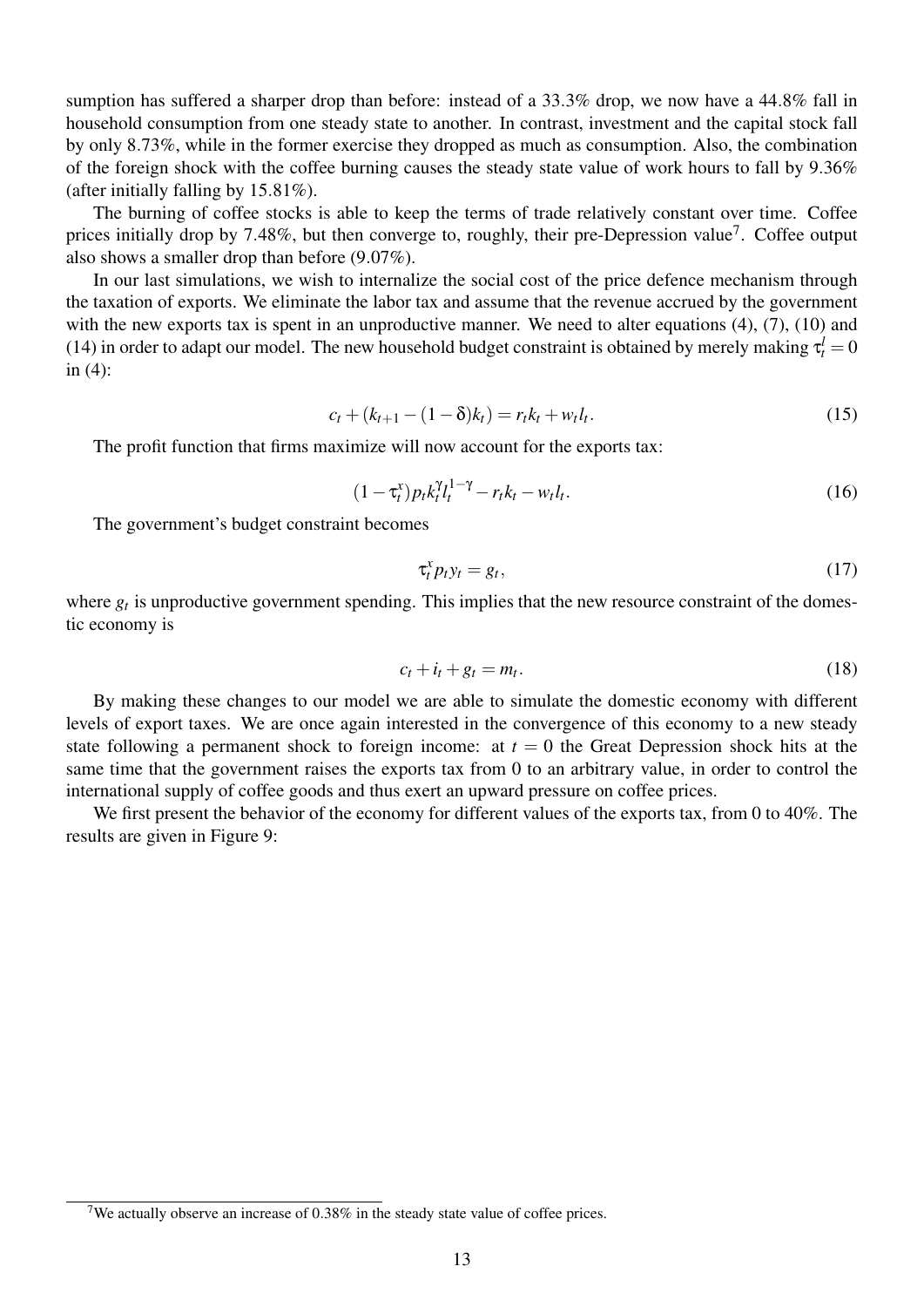

Figure 9: Transition paths in terms of steady state values - Exports taxation

As we can see, by increasing the exports tax the government is able to achieve a similar result to burning its coffee stocks. The drop in coffee prices caused by the Great Depression shock is alleviated as the exports tax  $\tau_t^x$  is increased. In particular, when  $\tau_t^x = 0.40$  for  $t \ge 1$ , we find that coffee prices initially drop by 28.53% but then converge to roughly their pre-Depression level. We can thus say that the price defence mechanism utilized by the Brazilian government is roughly equivalent to a 40% tax on exports.

However, despite their similar effects on the terms of trade, the two schemes differ on their possible welfare consequences. While the price defence mechanism causes a 44.8% fall in household consumption, the exports tax causes a 60% drop in consumption in order to keep coffee prices constant. Investment and capital also fall by 60%. Labor hours once again converge to their initial steady state value after a short period of instability (first rising by 40% and then falling by 26%). Finally, coffee production falls by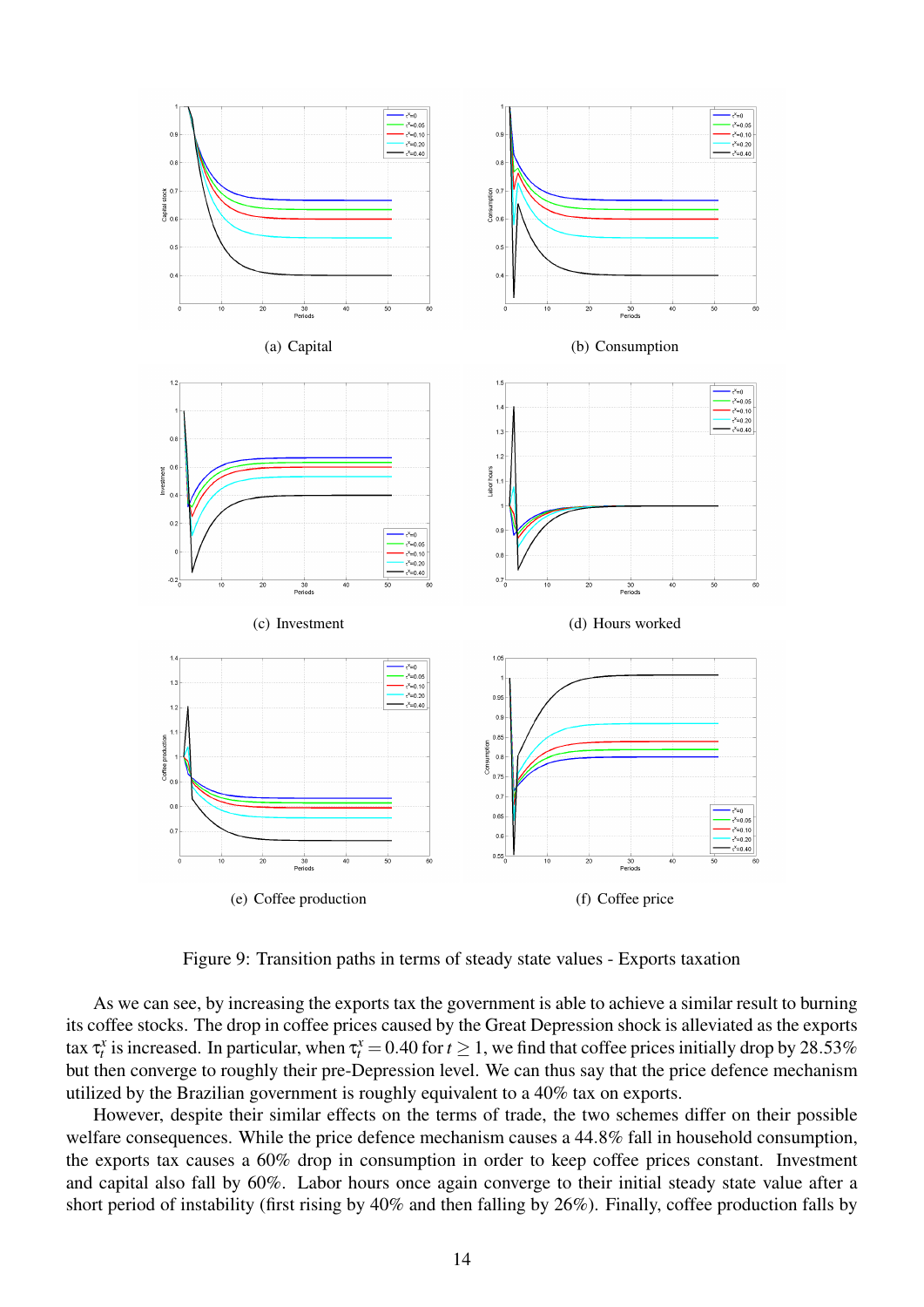33.79% with the exports tax, a very large drop when compared to our former results.

As such, we conclude that the exports tax does not replicate the empirical behavior of the Brazilian economy as well as the coffee burning mechanism. In order to nullify the negative impact of the Great Depression shock on prices, the exports tax causes a much larger drop in output, as well as in consumption and investment. The burning of coffee stocks seems to have been more successful, in the sense that it sacrificed a lower share of output in order to keep prices from plummeting during the 1930*s*.

## 4 Conclusions

In this paper we analyze the effect of the Brazilian price defence mechanism for the coffee sector over the transmission of the Great Depression from international markets to the domestic economy. We propose a simple open economy model in which this mechanism is successful in limiting the fall in coffee prices and output, at a high cost in terms of consumption and investment. We also find that an exports tax capable of replicating the impact of the coffee burning on prices would generate larger drops in consumption and investment, as well as in output. This implies that the coffee burning policy is not equivalent to an exports tax.

A possible extension of our work would be an adaptation of the methodology in Chapter 4 of (Ljungqvist & Sargent, 2004) for analyzing the welfare cost of business cycles. Our analysis seems to suggest that, in terms of social welfare, it would have been preferable to allow for the Great Depression shock to drive coffee prices downward without any sort of government interference (whether by the coffee burning policy or by the exports tax), due to the sharp drop in consumption. However, without a proper methodology for accounting for the welfare loss, it would not be correct to draw this conclusion.